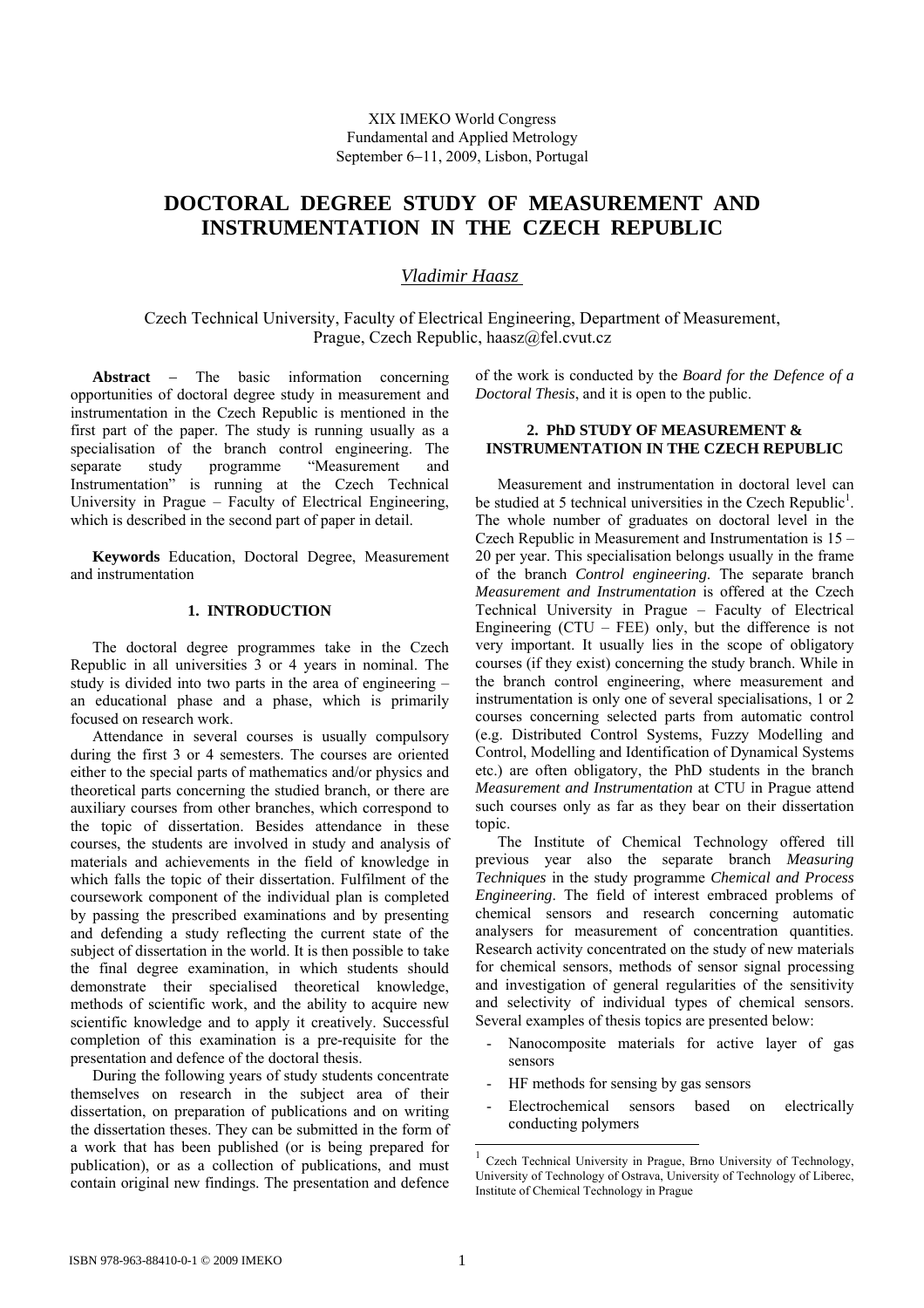- Electrochemical receptors and measuring systems for electronic tongues

However, separate branch *Measuring Techniques* was conjoined with the branch *Technical Cybernetics* as one of several specialisations this year because of low number of students.

The further special branch *Metrology and Quality Assurance Testing* can be studied at Brno University of Technology – Faculty of Mechanical Engineering. The area of quality and safety in production and services, quality management systems, environmental management systems belong also to the contents of study. Courses concerning physical principles of metrology, applied statistics, system reliability etc. create the theoretical basis for the branch. The following examples of typical topics of dissertation in this branch give good overview concerning its contents:

- Analysis of measurement in systems of quality management of technological processes
- Application of new methods and tools in evaluating the quality of die-cast Al alloys
- Definition fidelity measuring and methodology quantification
- New types of intuitive methods quality control and their application
- Optimisation of accuracy of manufacturing process and his verification
- The analysis of material surface structure for high precision technologies

The topics pertain to measurement and instrumentation can be found also in the branch *Air Traffic Control* that can be studied at CTU in Prague. It concerned e.g.:

- Aerometrical systems calibration with a usage of towed probe
- GPS based attitude evaluation
- Methods of sensors' data validation in aircraft instrumentation
- Methods of sensors' error reducing in aeronautics and astronautics

## **3. DOCTORAL STUDY PROGRAM AT CTU – FEE, BRANCH MEASUREMENT & INSTRUMENTATION**

Doctoral Degree Study (PhD) in the branch *Measurement and Instrumentation* at the CTU – FEE is provided by the Department of Measurement. At present, 23 PhD students are studying at the Department of Measurement in the doctoral study programme "Measurement and instrumentation", further 12 students finished nominal study period and they are writing up their dissertation thesis. The education is focused to following areas:

- Measurement science
- New sensors, measuring instruments and systems
- New methods for precise measurement, calibration or diagnostics including digital signal processing.

The students have to pass exams from  $4 - 6$  courses according their individual study plans during the first phase of their study. There are two groups of courses. The first ones are oriented both to special parts of mathematics and/or physics, the second ones are focused to theoretical passages concerning measurement and instrumentation as follows:

- Advanced Methods of Analogue Signal Digitalisation and Reconstruction
- Selected Chapters of Signal Processing
- Advanced Methods for Precision Measurement of Electrical Quantities
- Advanced Methods of Measurement of Non-Electric **Quantities**
- Selected Methods of Diagnostics

The auxiliary courses from other branches are chosen when they are considered to be suitable regarding the topic of dissertation.

The final degree examination, in which students should demonstrate their specialised theoretical knowledge, can be passed after fulfilment of the coursework component of the individual plan. It contains following topics:

- Theory of measurement
- Measuring circuits and Instrumentation
- Sensors and transducers
- Measuring and DAO systems
- Digital signal processing

However, the dominant part of Ph.D. study programme is dedicated to the solving the topic of dissertation. More than 20 topics are offered now for students, which are interested in PhD study. Some examples are presented in Appendix.

The integral part of study is also publications of student's own results, of course. At least one paper in the international scientific journal should be published (or to be in print) before defence of the doctoral work. Several publications in international conference proceedings are also supposed. Each of students should study one or two semesters abroad.

### **4. STUDY FINANCING, COOPERATION ON RESEARCH PROJECTS OR PROGRAMMES**

Students in doctoral study programme at CTU-FEE are usually supported using two financial sources – basic scholarship, and grant for an external research project or programme. The basic scholarship is paid form budget of Ministry of Education. Its amount reached about 1/3 of average salary in the Czech Republic in 2008 and it is equal to the minimum salary. However, the offered topics of dissertation work result from research projects or programmes solved at competent departments and students participating in them are also partially supported from these grants.

The most of PhD students at the Department of measurement are supported from the grant gained for the programme "Research of Methods and Systems for Measurement of Physical Quantities and Measured Data Processing", others from the grant obtained from the Czech Science Foundation "Orthogonal fluxgate based on